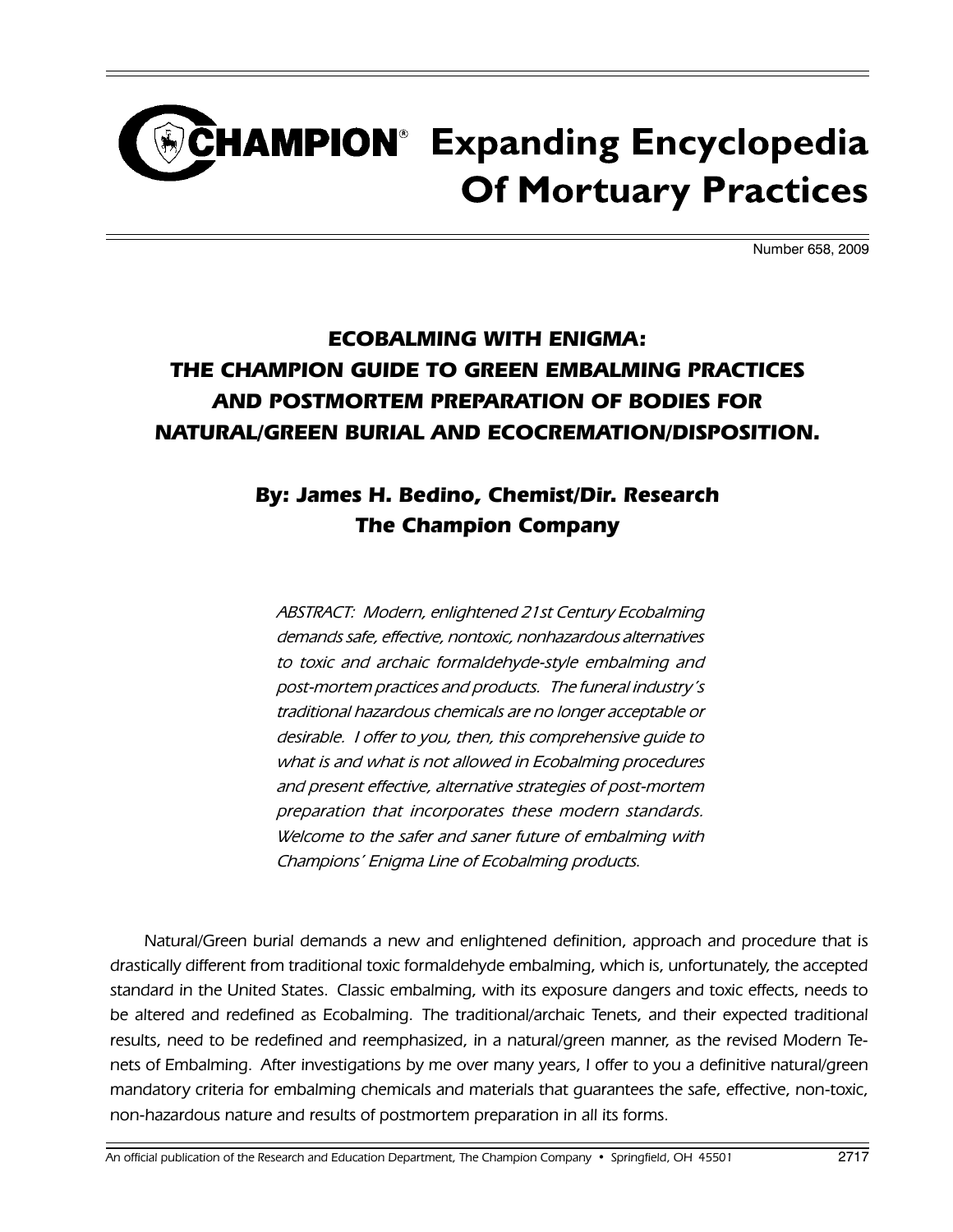#### **The revised MODERN TENETS OF EMBALMING are as follows:**

## **PUBLIC SAFETY/TEMPORARY SANITATION**

## **COSMETIC RESTORATION**

### **TEMPORARY PRESERVATION**

Successful implementation of the Modern Tenets of Embalming, results in a safe, effective, non-toxic, non-hazardous postmortem procedure that I prefer to designate as Ecobalming. This is achievable by following the **Mandatory natural/Green Criteria for Chemicals/Materials in Eco-BALMING**, which is as follows:

#### **NO TOXICS**

#### **NO TOXIC-RELEASERS**

## **NO REPORTABLE LIMITS OF EXPOSURE/USE NO SECRET OR UNDISCLOSED INGREDIENTS FULL-DISCLOSURE/CLEANSHEET MSDS DOCUMENTED ENVIRO-IMPACT OF CHEMICAL COMPONENTS**

Ecobalming, then, should be non-toxic, non-hazardous, safe, practical, acceptable for natural/green burial and ecocremation, ultra-low enviro-impact, readily biodegradable and capable of fulfilling the Modern Tenets In addition, all chemicals used in the embalming products should be fully disclosed with no missing references to any hazardous or potentially hazardous chemical or containing any "trade-secret" ingredients. And finally, there should be no potential for release of any toxic/hazardous chemicals during use and disposition, whether it be natural/green burial or ecocremation. All this vitally important information regarding these products should be truthful, transparent, fully researched and public, irregardless of whether OSHA or other regulatory agencies require or demand the reporting on MSDS's or other forms. Ecobalming, as an alternative to traditional high exposure formaldehyde embalming, redefines the entire process of post mortem body preparation and blends into the new thinking and new awakening trends of the funeral industry where traditionalism, in all its archaic forms and embodiments, are being abandoned in favor of a modernist, practical and more meaningful end-of-life celebration.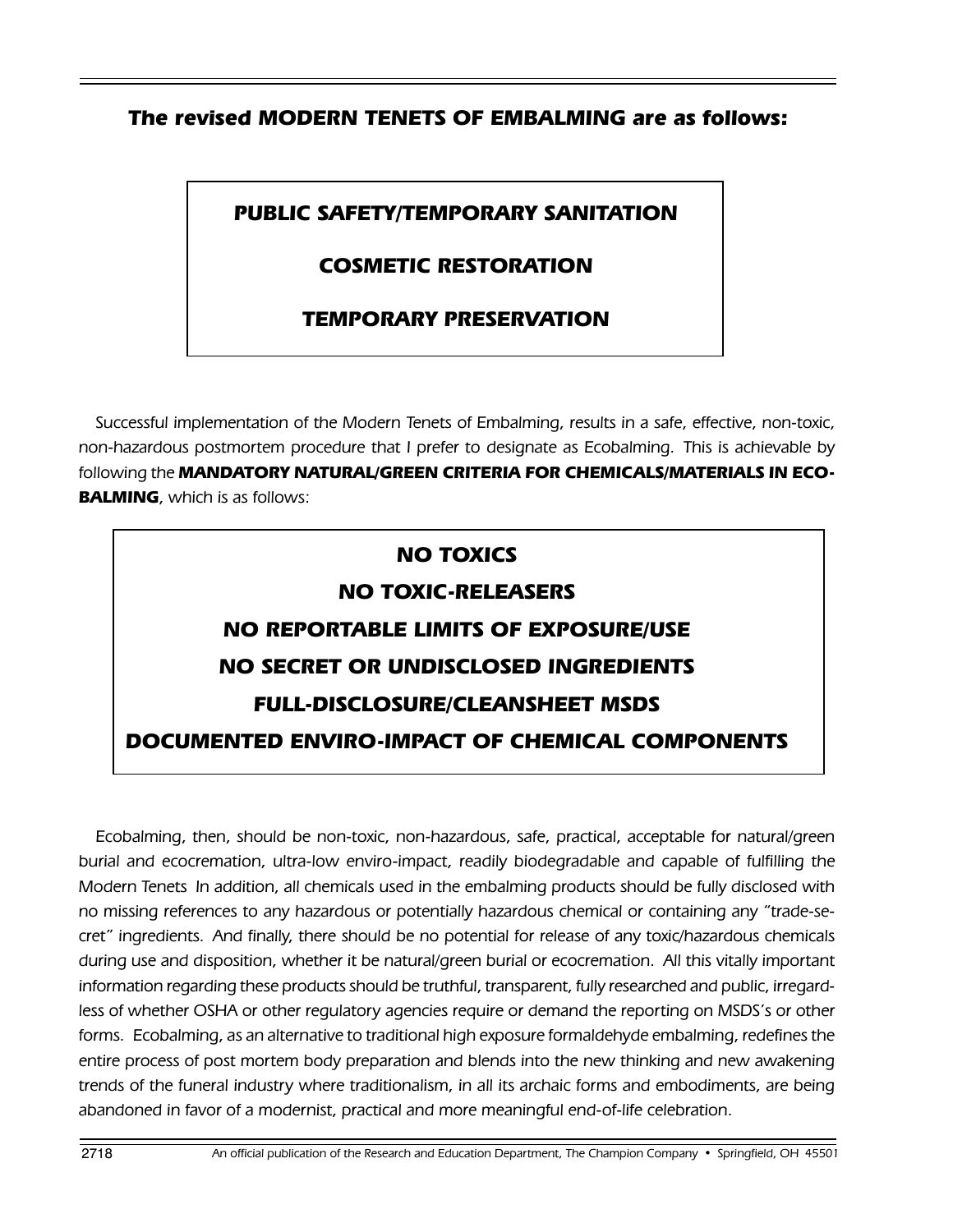The result is an extremely safe and practical substitute for dangerous and toxic traditionalist formaldehyde embalming. Chemostasis effects, retarding/slowing of decomposition, should be immediately noted after injection/infusion/application and are sufficient for effective holding of 3-5 days, and in some instances, possibly, a week or more (particularly with supplemental cooling, refrigeration). This allows adequate time for holding/transport and planning of the end-of-life celebration. The intent of ecobalming chemicals is to temporarily delay but not stop or inhibit natural decay processes and the natural and inevitable return to the elements of human remains. In addition, temporary sanitation effects enhances public safety and cosmetic restorative results are adequate for a pleasing memory picture and viewing of the deceased.

Implementation of ecobalming requires new thinking, new procedures and new alternative chemicals, products and devices for the modern embalmer. This redefining of what the industry is and does will require a reevaluation of toxic chemicals and how they are implemented in the funeral industry in general, and embalming in particular.

Traditional/toxic formaldehyde style embalming utilizes many chemicals, compounds and paraphenalia that are unacceptable for natural/green burial. Following then is a listing of these unacceptables.

## **PROHIBITED CHEMICALS AND MATERIALS FOR NATURAL/GREEN EMBALMING**

- Formaldehyde, the toxic/carcinogenic choice of traditional embalming
- Phenols, a classic secondary chemical in embalming
- Methanol and other alcohols, as traditional solvents
- Glutaraldehyde, a preferred exposure substitute for formaldehyde, but still a reportable toxic
- Iodine and Iodine-releasers, a modern formaldehyde replacement, but still a reportable and lingering toxic
- Chlorinated chemicals such as dry-wash solvents, mothball powders, disinfectants, glue sprays and bleaches
- Tolune and petrochemicals, as found in mortuary makeup, solvents, insecticides
- Inhalable wood dusts and powders, in traditional autopsy/hardening compounds
- Wound fillers/tissue builders/glues containing various reportable toxics as active agents
- Acetone and other VOC's along with unreported salts, buffers, dyes and soaps in numerous products
- Wire mouth closures, metal/plastic formers, plastic eyecaps
- Synthetic nylon/rayon suture/thread
- Plastic leak protection garments
- Plastic trocar closures, A/V closures, skull clamps, PVC pipe/dowel rods for bone replacement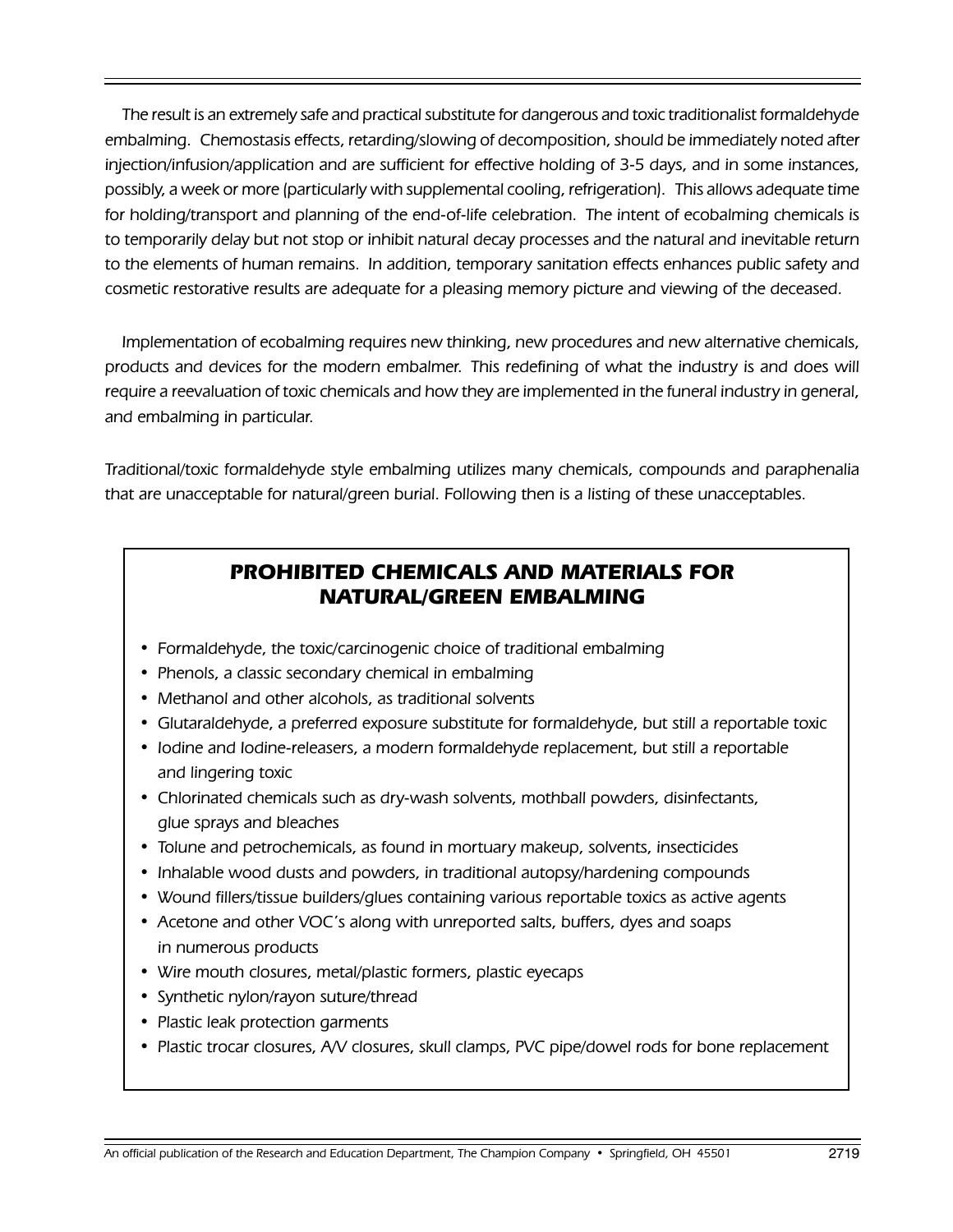There are acceptable and effective substitutes for all of the above mortuary chemicals, products and paraphenalia available to modern embalmers and the funeral industry. The Champion Company has always lead the way to the future and the situation with natural/green burial is no exception. Our Enigma Ecobalming products, which are certified and approved by The Green Burial Council, allows a myriad of options for success in postmortem preparation of bodies for natural/green burial and ecocremation/ disposition for the modern embalmer.

## **FOUR PROBLEMS — FOUR SOLUTIONS**

Natural/green burial situations manifest four distinct problems for funeral director/embalmers during their care prior to burial or disposition. These include leakage potential, odor problems, abdominal gas and/or purge related to natural decomposition and, occasionally, a very undesirable appearance to the body. The Champion Company's Enigma Line of Ecobalming products offers safe and effective solutions to each of these four problems.

Leakage of blood, body fluids and other noxious exudates are present and can create a real problem, if not controlled. Funeral directors/embalmers are concerned about what might leak out of the wicker casket at the service or a home funeral. **ENIGMA COMPOUND** solves the problem completely by leak prevention/absorption with added deodorizing action. It can be used alone or combined with **ENIGMA TOPICAL** as an excellent deodorizing and leak protection/absorption material in the casket in various ways. A leak-proof bed can be easily made from **Compound** and bed sheets. Sachets of **Compound** can be made of pillow cases and **Compound**, and even with **Topical** sprayed on **Compound** to enhance the deodorizing effect. Utilizing **Compound** in the bodies underwear works effectively as deodorizing/ leak absorption.

Even if the family requests no form of embalming, **Compound** and **Topical** are justified, dignified, simple and effective for deodorizing and leakage control, which is a real problem with unembalmed bodies. This procedure is similar to cleansing/anointing/preparation procedures that are practiced all over the world in many different cultures that do not condone embalming and in no way would usage be construed as disrespectful or a defilement of the body by any culture, religion or ethnicity.

Odor is a major problem with an unembalmed body. Decomposition and natural odors are very disagreeable and obvious to the people in attendance at the natural/green service/wake/burial. **ENIGMA TOPICAL** solves the problem by strong deodorizing and sanitizing action that is easy to apply by spray or by concentrated pouring into **ENIGMA COMPOUND** for extra deodorizing and odor control. **Topical** is an excellent alternative for a body that is not to be arterially embalmed. It serves as a valuable sanitizing/deodorizing application to the orifices and a general anointing treatment applied over the entire body after cleansing to make the body deodorized and presentable. **Topical** sprayed onto **Compound** makes a powerful deodorizing sachet, pillow or leak-preventing bed that is effective and completely non-invasive and acceptable to all families that wish natural/green burial or eco-cremation/disposition.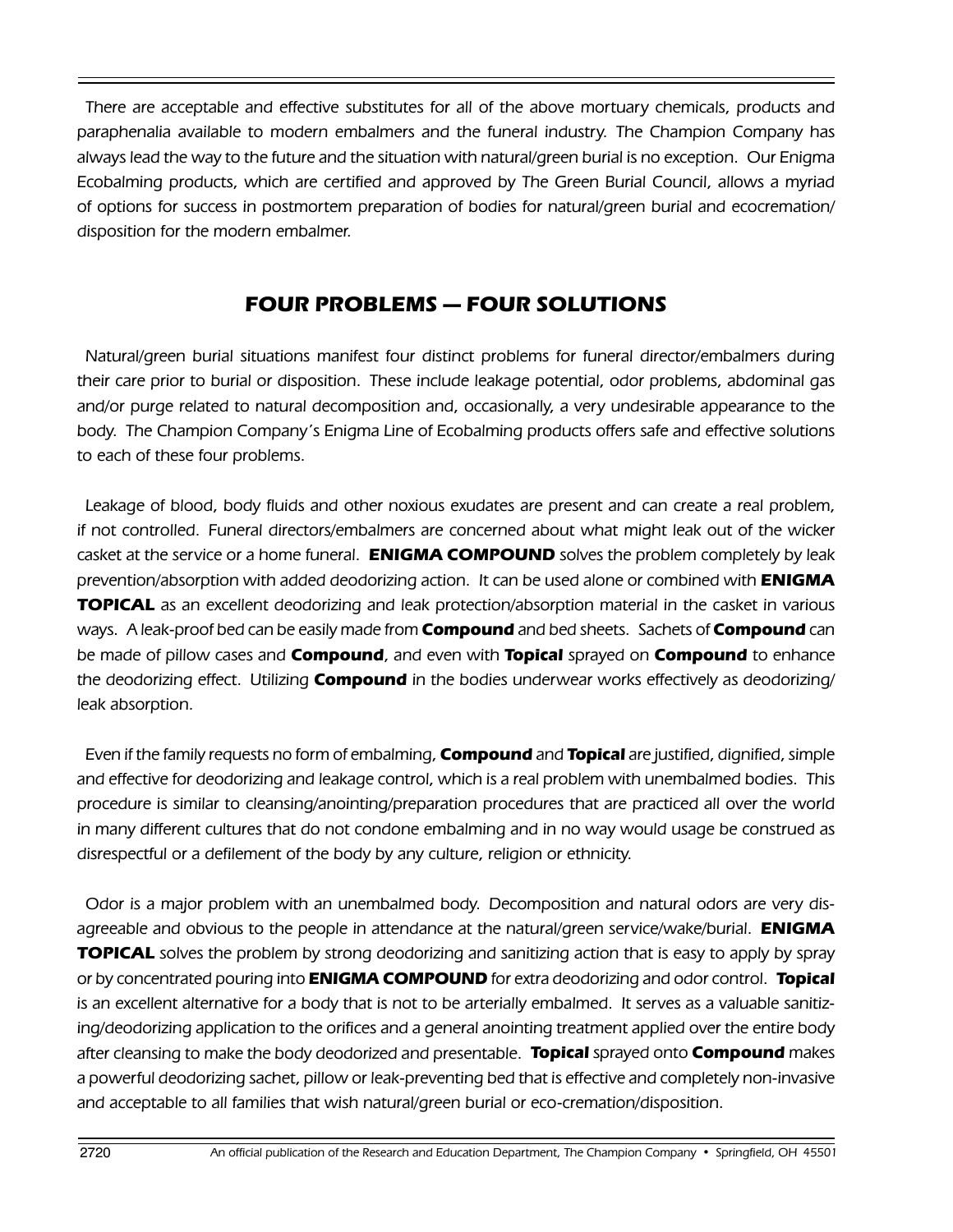Gas buildup and potential for purge is a real and potentially serious problem. Decomposition starts in the cavity and gas formation is inevitable with the high probability of purge, as a result. **ENIGMA CAVITY** either applied American style or European style solves and controls this problem. American style cavity treatment with full aspiration followed by **ENIGMA CAVITY** is the most effective. Also effective and far less invasive is European style where no aspiration is done and **Cavity** is injected into the Cavity and explained as the introduction of a concentrated mixture of essential oils into the abdomen to temporarily control natural decomposition, in a very minimally invasive procedure. That can be used alone, with or without aspiration, to effectively hold a natural/green body without arterial injection.

90% of all problems start in the cavities, and using **Cavity** helps prevent decomposition, putrefaction gases and controls odor by sanitizing/deodorizing in its action. **Cavity** can also be used as a stand alone pack for the serious traumatized or diseased areas of the body, without any arterial injection. Some natural/green families will not want invasive arterial injection and aspiration, but will accept minimal treatment as described above. This practice is not unusual in Europe, where arterial injection is seldom done, but other less invasive treatments, such as cavity and packing is accepted.

Some unembalmed bodies are quite acceptable looking, while others are unacceptable and can even be frightening because of trauma, certain causes of death, serious disease prior to death and delay between death and burial. **ENIGMA ARTERIAL** allows blood clearing of the capillaries and creation of a background cosmetic effect that minimizes the unappealing aspects of a dead body. Sometimes as little as 1 gallon serves the purpose, whereas in some cases and large bodies 2-3 gallons may be necessary. Use **Arterial** in a quantity that accomplishes the effect you want and then stop. **Arterial** will not be seen as all that important, natural or necessary by natural/green families in all situations and therefore will not be utilized in all natural/green burials. **Arterial**, then, if and when needed, will be accepted by some natural green burial families, but not by all, as an acceptable treatment for solving what would otherwise require a nonviewable, closed casket situation.

The **HIERARCHY OF USE**, therefore, can be seen. **Compound** and **Topical** have practical and universal usages in natural/green burials and will never be viewed as unnatural or unnecessary. **Cavity** will occupy a middle ground where a minimal and least invasive treatment will be accepted and utilized as a reasonable compromise by a large percentage of natural/green families. The least adopted and requested procedure in natural/green burials will be a full and complete embalming operation that involves **Arterial** injection as a mandatory part. Therefore, prioritize your thinking and your Ecobalming strategy based on these facts and considerations.

The **FOUR PROBLEMS**, therefore, have **FOUR SOLUTIONS** all possible with **ENIGMA ECOBALMING FOURTH GENERATION CHEMICALS** from **THE CHAMPION COMPANY,** helping to **SECURE** the future of the industry with safe, effective, alternative products for the 21st century embalmer.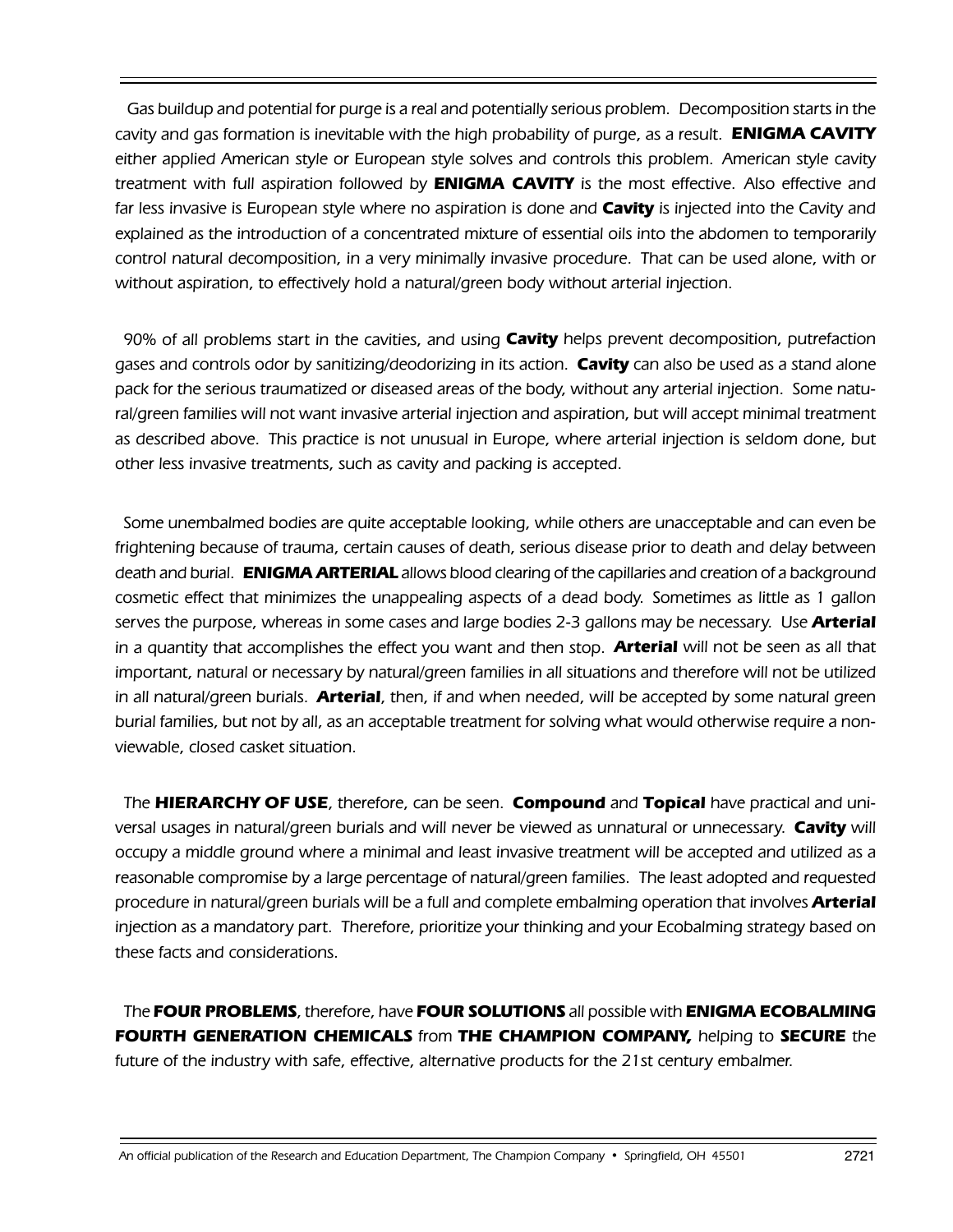Following, then, is a definitive, indepth guide to 21st Century Ecobalming practices, procedures and products with commentary on approved and prohibited chemicals and paraphenalia, presented in a classic format that covers all Ecobalming scenarios.

## **ECOBALMING BEST PRACTICES**

#### **PRE~INJECTION**:

**APPROVED** practices include body cleansing with mild, gentle soaps (**CHAMPION SURGICAL**) and use of **ENIGMA TOPICAL** for overall body sanitation, deodorizing and orifice treatment, followed by packing with natural organic fiber cotton. Hair cleansing is done with mild, gentle shampoo. Mouth closure is accomplished by the suture method with natural cotton/linen thread and feature setting/dental replacement being done using cotton and **CHAMPION PUTTY**. Eye closure is done using **CHAMPION STET** for eyelid adherence.

**PROHIBITED** practices and products include wire mouth closures, plastic/metal wire mouth formers, plastic eyecaps, and plastic A/V closures. In addition, all drywash solvents, acetones or alcohol solvents, strong disinfectant sprays, bleach-based chemicals or kerosene/gasoline/hexane type chemicals for infestation are not allowed.

#### **ARTERIAL INJECTION**:

**APPROVED** practices include arterial injection with **ENIGMA ARTERIAL** and **ENIGMA CAVITY** as a power-booster to enhance Ecobalming action of the arterial injection.

**PROHIBITED** products include all traditional arterials, co-injects, humectants, buffers, additives, dyes and other accessory chemicals used for traditional arterial injection.

#### **CAVITY TREATMENT**:

**APPROVED** practices include **ENIGMA CAVITY** injection with/or without aspiration followed by trocar closure with natural cotton thread suturing.

**PROHIBITED** products include all traditional cavity chemicals, plastic trocar buttons and glues/sealers for closure.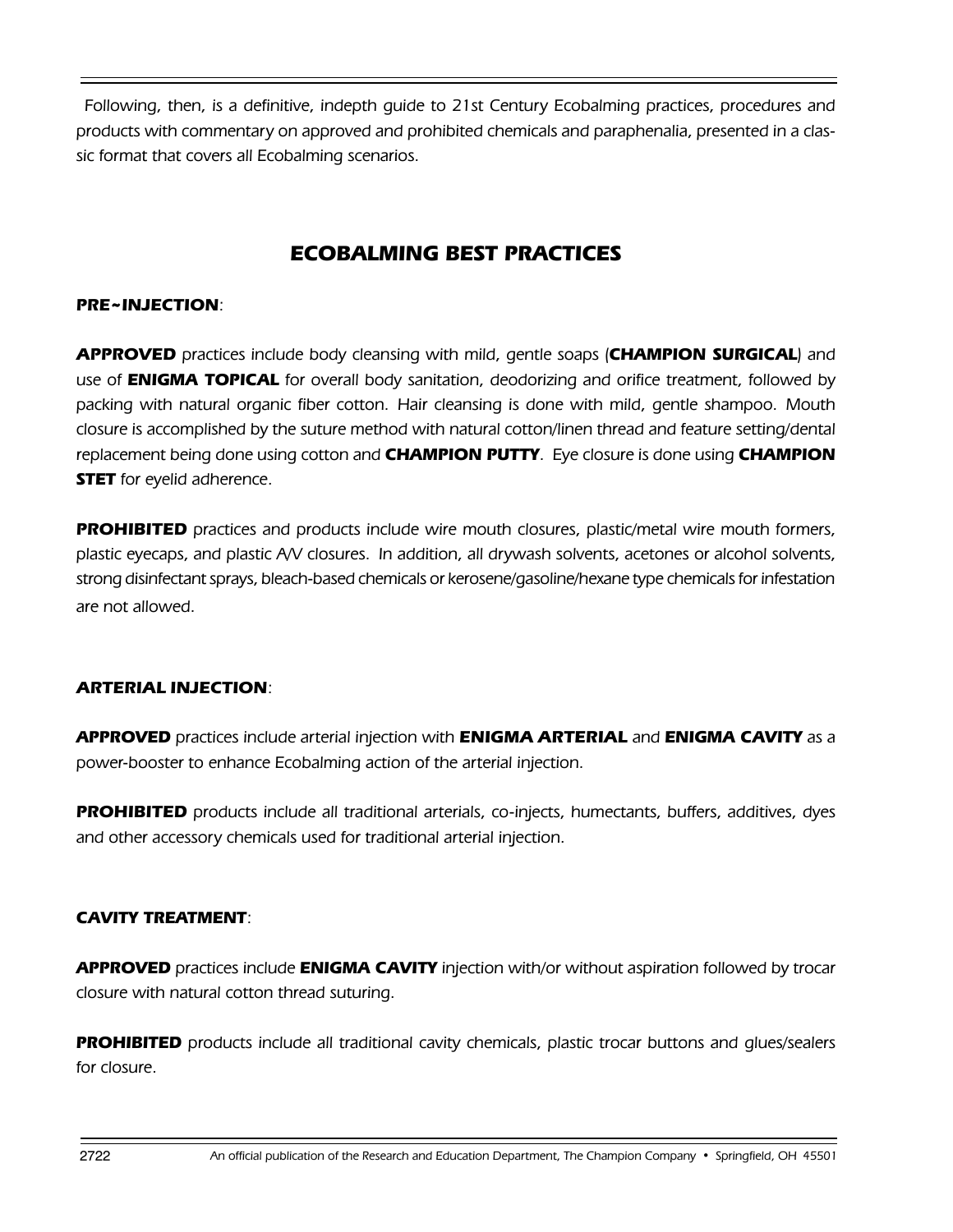#### **SURFACE/HYPO TREATMENT**:

**APPROVED** practices include surface packing with **ENIGMA TOPICAL**, **ENIGMA CAVITY** or **ENIGMA ARTERIAL** full-strength to maximize localized Ecobalming action. Hypo injection may also be done using all the above mentioned **ENIGMA** chemicals for enhanced Ecobalming action.

**PROHIBITED** products include all traditional embalming chemicals, including liquids or gels and traditional bleaching, cauterizing, or drying chemicals.

#### **AUTOPSY TREATMENT**:

**APPROVED** practices include use of **ENIGMA CAVITY** for Ecobalming action on viscera/cavity area by immersion packing or hypo injection. Treatment and drying/filling of cavity with **ENIGMA COMPOUND**  and natural organic cotton, if extra bulk is needed. Calvarium attachment using natural heavy cotton thread followed by **CHAMPION PUTTY** application. All suturing with natural cotton/linen thread and use of **CHAMPION IN-SEAL ULTRA** as an incision sealer/drying agent.

**PROHIBITED** products include all traditional cavity chemicals including autopsy/hardening/drying compounds which contain paraformaldehyde/mothballs/wood materials and other powders. In addition, all suture sealers, spray or paint-on glues, synthetic rayon/nylon sutures or metal/plastic staplings and plastic/metal skull clamps or wire attachments is not allowed.

#### **POST-EMBALMING**:

**APPROVED** practices include liberal use of **CHAMPION IN-SEAL ULTRA** and natural cotton/linen thread for all incision closures. Packing of orifices with natural organic cotton and use of **ENIGMA COM-POUND** in cotton undergarments and **ENIGMA COMPOUND** as a leak-absorbing bed comprised of natural cotton bed sheeting or pillows.

**PROHIBITED** products include synthetic nylon/rayon thread and all suture sealers and spray/paint on glues. In addition, all autopsy/hardening/drying compounds and all traditional wound/incision fillers and plastic A/V closures and plastic leak protection garments are not allowed.